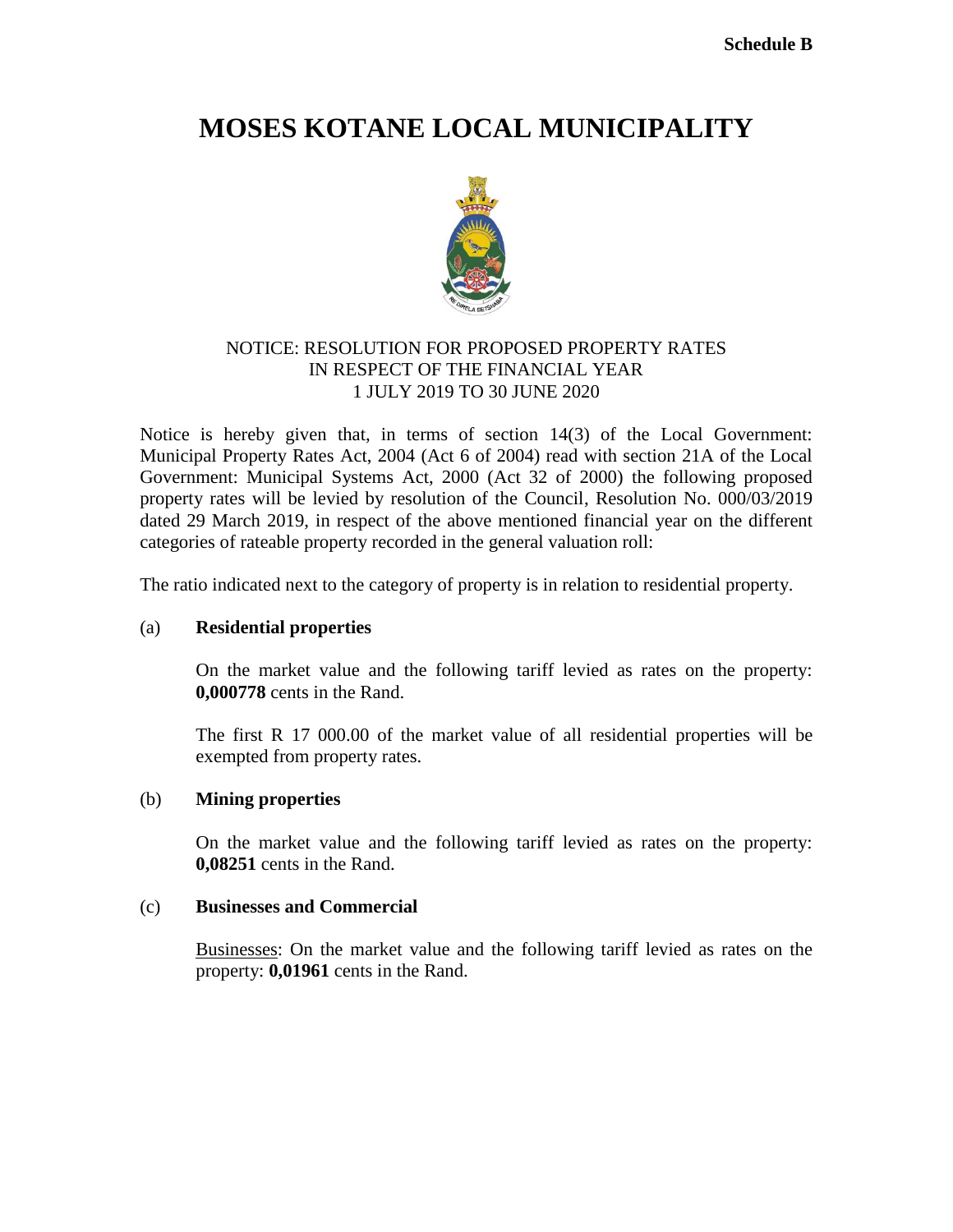# (i) Shopping complexes

All shopping complexes and shopping malls on the market value and the following tariff levied as rates on the property: **0,01961** cents in the Rand.

Commercial: Holiday resorts and hotels with and without gambling rights in terms of the National Gambling Act, Act No. 7 of 2004, motels, entertainment centres including hospitality properties, offices, garages and shopping centres as follows:

## (i) Holiday resorts with gambling rights

On the market value and the following tariff levied as rates on the property: **0,03879** cents in the Rand.

## (ii) Holiday resorts without gambling rights

On the market value and the following tariff levied as rates on the property: **0,03460** cents in the Rand.

## (d) **Public Service Infrastructure (PSI) properties**

A **rate ratio of 1:0,25** is applied. This includes Eskom servitudes/way leaves, Telkom, MTN, Vodacom, Cell C, Roads, Railway lines, Runways and Air Traffic Control Units, National and Provincial Roads – On the market value and the following tariff levied as rates on the property: **0,0001946** cents in the Rand.

The first 30% of the market value of PSI will be exempted from property rates. The fourth year phasing-out discount of 80% is also applicable.

#### (e) **Public Service Purposes**

State owned properties used as Hospitals, Clinics, Hospices, Libraries, Police Stations, Correctional Facilities, Courts of Law, Schools, Colleges and Universities on the market value and the following tariff levied as rates on the property: **0,06031** cents in the Rand.

#### (f) **Public Benefit Organisations (PBO)**

A **rate ratio of 1:0,25** is applied. This includes Welfare & Caring Institutions approved in terms of section 30 of the Income Tax Act 58 of 1962 - On the market value and the following tariff levied as rates on the property: **0,0001946** cents in the Rand.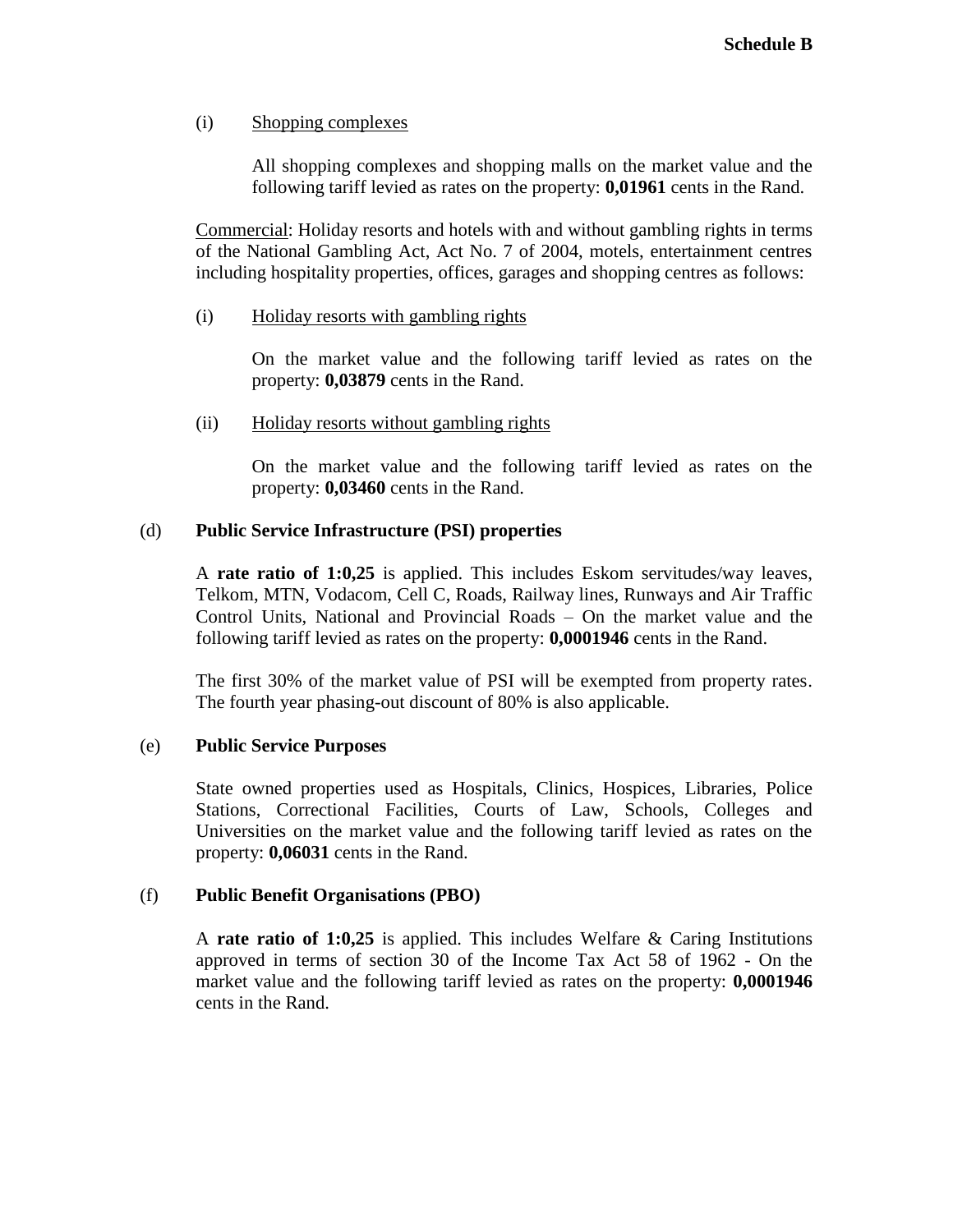## (g) **Agricultural Property (Farms and Small Holdings)**

A **rate ratio of 1:0,25** is applied. On the market value and the following tariff levied as rates on the property: **0.0001946** cents in the Rand.

### (h) **Industrial undertakings**

On the market value and the following tariff levied as rates on the property: **0,00630** cents in the Rand.

## (i) **Multiple purpose properties**

On the market value and the relevant determined tariff levied as rates on the property for the particular purpose that such land is used for in terms of the property rates policy of Council.

## (j) **Vacant land**

On the market value and the following determined tariff levied as rates on the property: **0,08251** cents in the Rand.

A rebate on this tariff may be granted to Developers of land subject to the conditions determined by the Council in its Property Rates Policy.

# (k) **Other properties as determined by the Minister of local government**

None

# (l) **Other properties as determined by the Municipality and approved by the Minister of local government**

None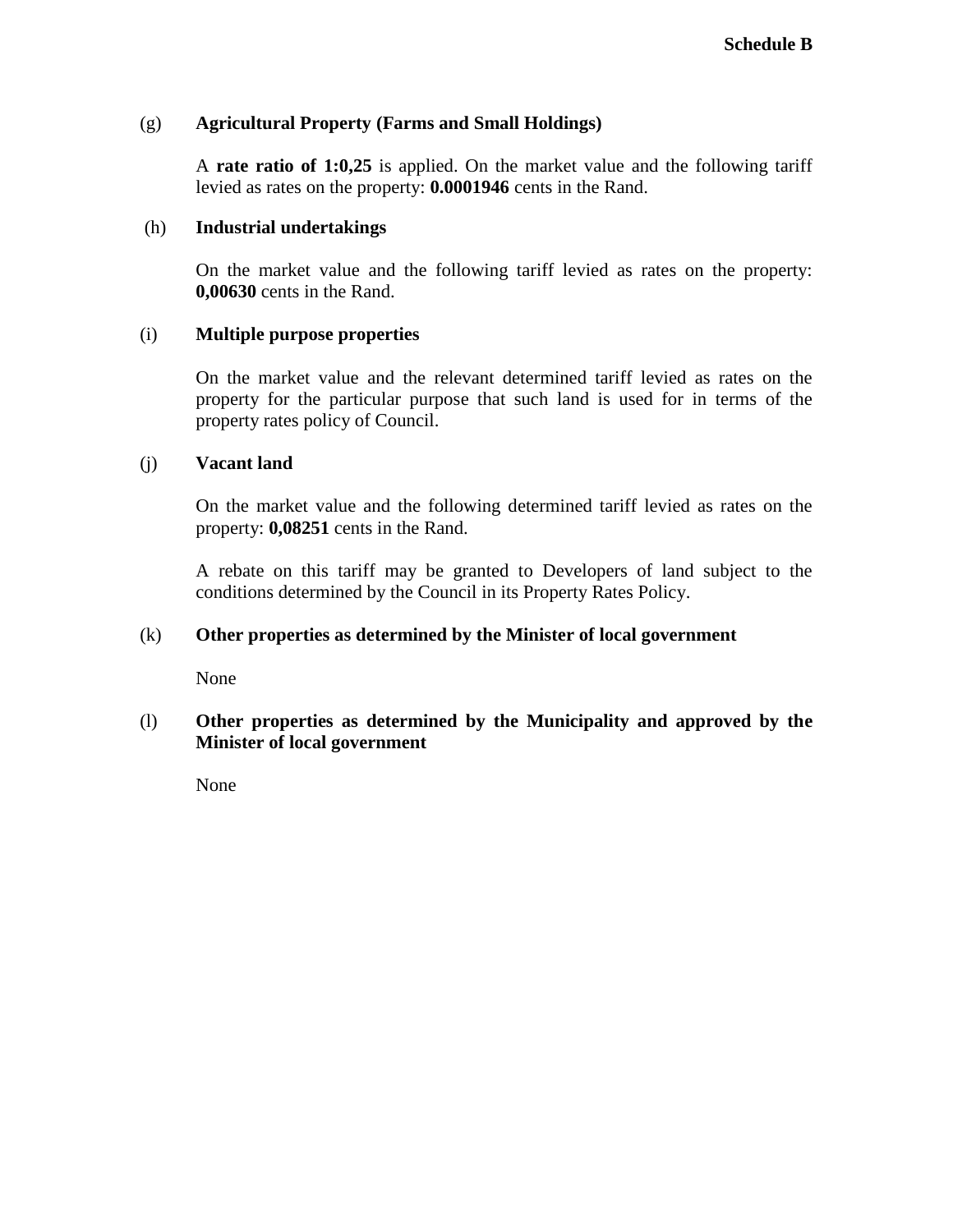# (m) **Rebates**

|                                                                             |                   | Council's |
|-----------------------------------------------------------------------------|-------------------|-----------|
| <b>Category/Description</b>                                                 | <b>Proposed</b>   | adopted   |
|                                                                             | rebate            | rebate    |
| <b>Public Service Infrastructure</b>                                        | Rate ratio 1:0,25 |           |
| (PSI)                                                                       | 30% discount      |           |
|                                                                             | Phase out 5 years |           |
| Properties used by Public Benefit Organisations (PBO)                       | Rate ratio 1:0,25 |           |
| Residential Properties (S.17(1)(h))                                         | R 17 000.00       |           |
| <b>Agricultural Land</b>                                                    | Rate ratio 1:0,25 |           |
| Pensioner Households on residential properties only                         |                   |           |
| Household with income equal to 2 x monthly Old Persons<br>➤                 |                   |           |
| Grant or less                                                               | 100%              |           |
| Indigent Households - Registered as indigent                                |                   |           |
| Household with income equal to 2 x monthly Old Persons<br>≻                 |                   |           |
| <b>Grant or less</b>                                                        | 100%              |           |
| Places of worship (Churches)                                                | 100%              |           |
| Vacant land - Incentive/Rebate to Developers<br>subject<br>to<br>conditions | 80%               |           |

# (n) **Tribal Land**

All rateable properties under tribal management registered in the name of the tribe will be remitted from property rates for the financial year 2019/2020, but excluding the following properties:

State owned and parastatal owned institutions like hospitals, schools, tertiary education facilities, administration buildings, post offices, magistrate courts, PSI buildings and installations, military bases, mines, mining installations and buildings including dwelling houses and infrastructure, servitudes, or any right in land utilized for business purposes. Holiday resorts and hotels with and without gambling rights, motels, entertainment centres and any right in land, including commercial and industrial buildings, offices, garages/service stations, shopping centres and businesses.